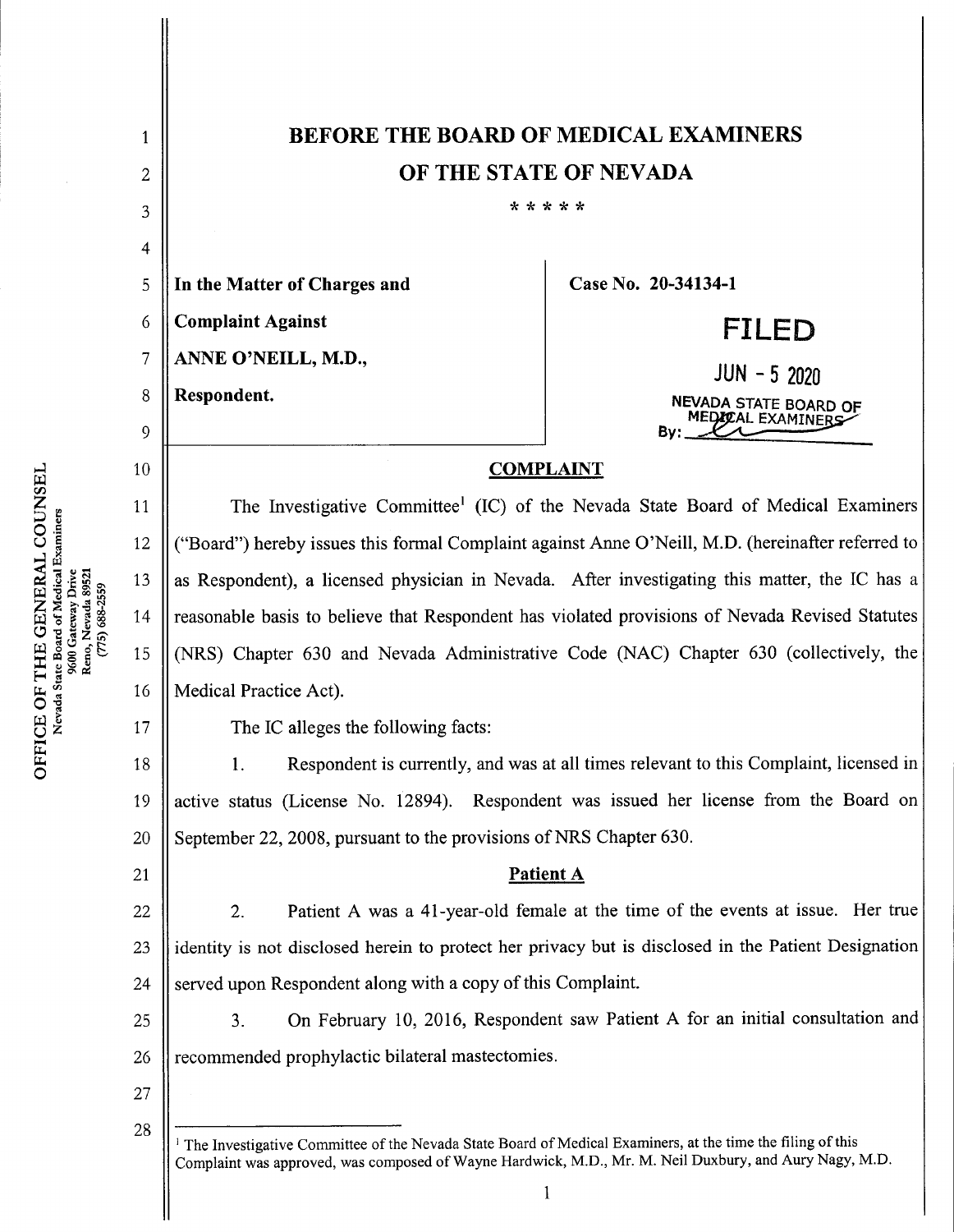4

5

6

7

8

9

10

11

12

13

14

15

16

17

4.On March 5, 2016, Respondent performed <sup>a</sup> right total mastectomy and sentinel lymph node biopsy, left total mastectomy and sentinel lymph node biopsy, and immediate breast reconstruction with allograft placement and tissue expanders on Patient A. 1 2 3

5. On March 21, 2016, Patient A presented for her second post-operative visit, where Respondent noted draining from the right breast and drainage from the right after drain removal. Respondent also recommended a follow-up visit in one week for wound check.

6. On April 6, 2016, Patient A presented for her third post-operative visit where Respondent documented drainage from the incision site and planned to follow up for inflations.

7. On April 18, 2016, Patient A present for her fourth post-operative visit where Respondent mentioned drainage from the incision site and that the expander was exposed on the left side, and planned to remove the left tissue expander.

8. On April 22, 2016, Patient A was taken into the operating room and underwent removal of her left breast tissue expander. The operative report stated that "the old incision site was opened completely until the expander was fully exposed." "The expander was then grasped with an Allis clamp and removed from the cavity." However, there was no mention of the appearance of the surgical field or mention of the appearance of the previously implanted allograft. No cultures of the wound were taken.

9. Respondent followed Patient A's wound and recommended wound care from April 27, 2016 until August 1, 2016. 18 19

10. On August 1, 2016, Respondent noted a "left open breast wound" and recommended replacement of the left tissue expander and allograft. 20 21

11.On August 31, 2016, Patient <sup>A</sup> was taken again to the operating room and underwent placement of a left breast allograft and placement of a left breast tissue expander. However the operative report makes no mention of the appearance of the wound or the presence of the previously implanted allograft. 22 23 24 25

12. On September 12, 2016, at patient A's second postoperative appointment after her extender replacement, respondent noted a swollen left breast and performed an in-office seroma aspiration. No cultures of the fluid were taken. 26 27 28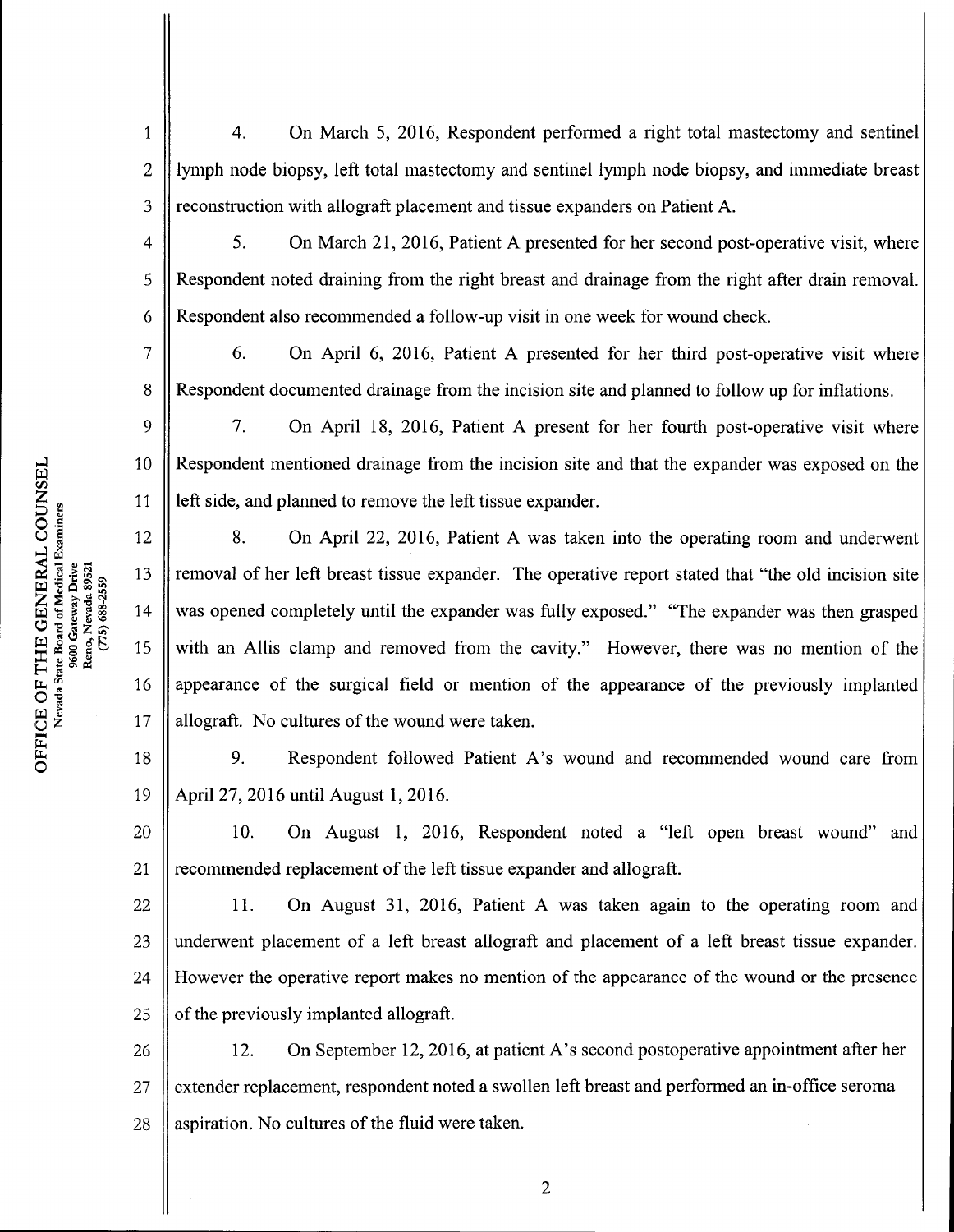13. On September 19, 2016, respondent noted that the left incision site was clean, dry and intact, swollen, and erythema. Respondent recommended antibiotic therapy and follow up for possible drainage. 1 2 3

14. On September 21, 2016, at another post-operative visit, Respondent documented "left slightly swollen, wound sealed," and recommended follow up on Thursday for a wound check.

15. On September 26, 2016, at another post-operative appointment, Respondent's examination revealed that left side was not swollen, no erythema, and draining on right side, and that Respondent will remove the expander in office on Thursday, if it is still draining. Respondent also recommended to continue dressing change and complete antibiotic therapy.

16. On September 29, 2016, the next postoperative appointment, Respondent's documented clinical examination revealed slight draining on the right side, redressing of wound, and recommended follow up in one week.

17. Patient A was not seen again until one and one half months later on November 7, 2016. At that appointment, Respondent did not document a physical exam but did note removal of the left expander in the office that day, and recommended follow up for a wound check in one week and another follow up in one month. 14

18. On February 2, 2017, three months later, Patient A returned for a postoperative appointment. Respondent noted that the left wound had healed, had no odor, and recommended a left tissue expander and allograft placement. 18 19 20

19. On February 21, 2017, Patient A went for her fifth operative procedure, and underwent a left tissue expander placement with allograft. In her operative report, Respondent did not mention the appearance of the wound or the appearance or excision of the previous allograft, but did make mention of suturing into place another allograft. No cultures were taken. 21 22 23 24

20. On February 28, 2017, at Patient A's one-week post-operative appointment, Respondent noted "left breast seroma present" and that she performed a "U/S guided FNA of left breast seroma." 25 26 27

**AL COI<br>Examine** H 9600 Gateway Drive<br>Reno, Nevada 89521  $(775) 688 - 2559$  $\rm \Xi$ Reno, X ™ ICE C<br>Nevad

4

5

6

7

8

9

10

11

12

13

15

16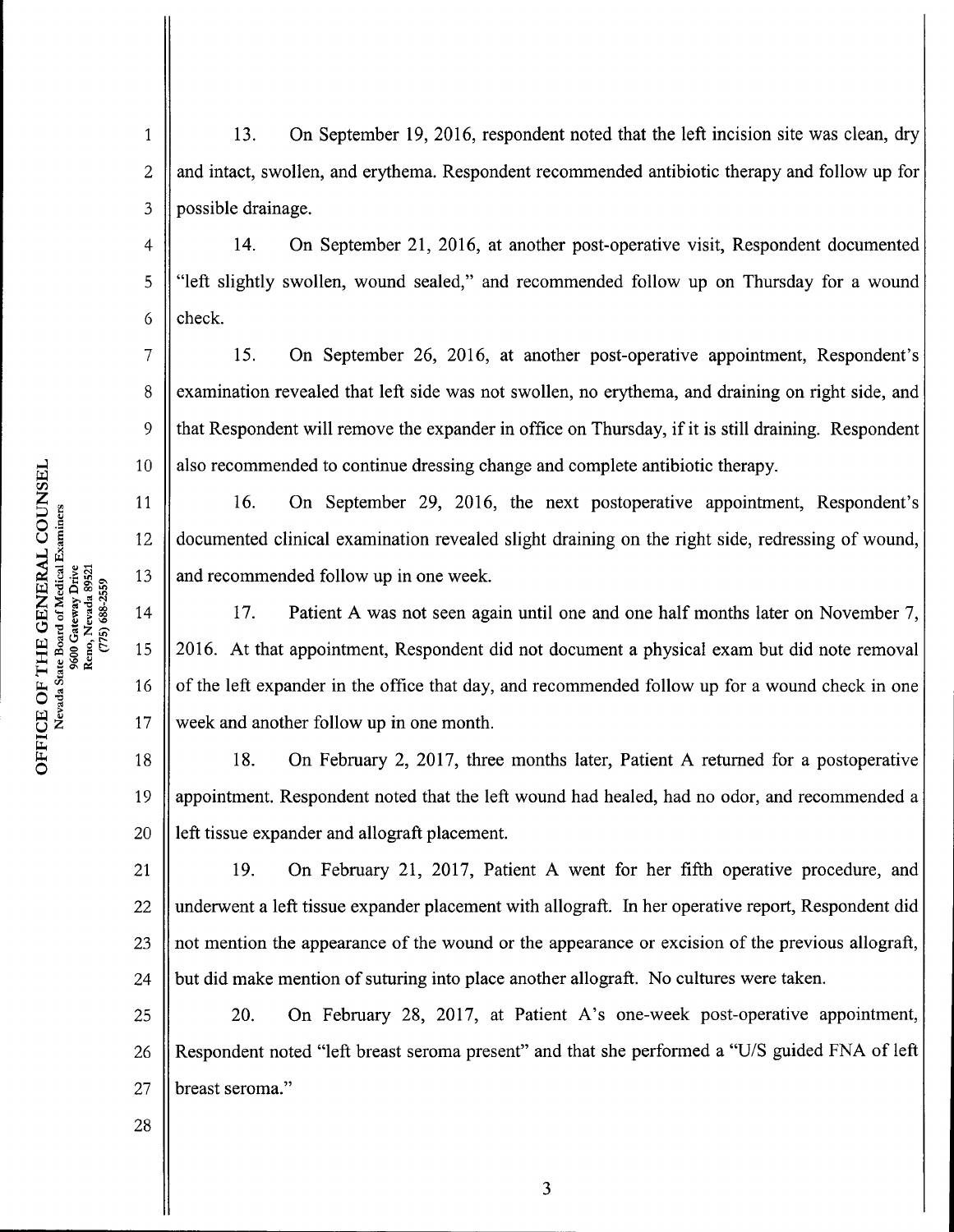22. On March 6, 2017, Respondent noted the left wound had slight drainage and recommend followup. 23. On March 11, 2017, Patient A and her family began emailing Respondent with concerns about her left breast wound. 24. On March 12, 2017, the next day, Patient A presented to the emergency department with complaints of left breast pain and induration. Patient A was admitted into the hospital, where an infectious disease specialist was consulted, who recommended broad spectrum antibiotics and surgical consultation. 25. On March 13, 2017, Patient A received a wound care consult and the physician documented a  $3 \times 1 \times 2$  centimeter wound, tunnels 6 centimeters at 2 o'clock and 8 centimeters at 9 o'clock. Under the staples Patient A had a lot of drainage and some slough in the wound, and moderate drainage coming out of the wound. 26. Also on March 13, 2017, one of Respondent's partners saw Patient A, who recommended outpatient follow up with Respondent for left breast expander removal, and to continue antibiotics. 27. On March 14, 2017, the wound care physician documented that the expander could be visualized in the wound, and tissue expander removal was recommended. Patient A expressed interest in a second surgical opinion. 28. On March 17, 2017, Patient A was discharged on IV antibiotics. 29. On March 22, 2017, Patient A was readmitted because she was not tolerating the outpatient antibiotics. She was seen once again by Respondent's partner, who recommended tissue expander removal. 30. On March 23, 2017, Patient A was taken back to the operating room and underwent excision of her allograft and tissue expander. The corresponding note mentions that the wound 4 5 6 7 8 9 10 11 12 13 14 15 16 17 18 19 20 21 22 23 24 25 26 27 28

21. On March 2, 2017, at Patient A's next appointment, Respondent noted that the left

breast was slightly swollen, no erythema, and recommended to continue antibiotics and follow up

COUN<br>xaminers 9600 Gateway Drive<br>Reno, Nevada 89521  $(775) 688 - 2559$ E OF T)<br>evada State

L<br>U<br>Zera<br>Z

w 3

 $\overline{\text{O}}$ 

for wound check.

1

2

3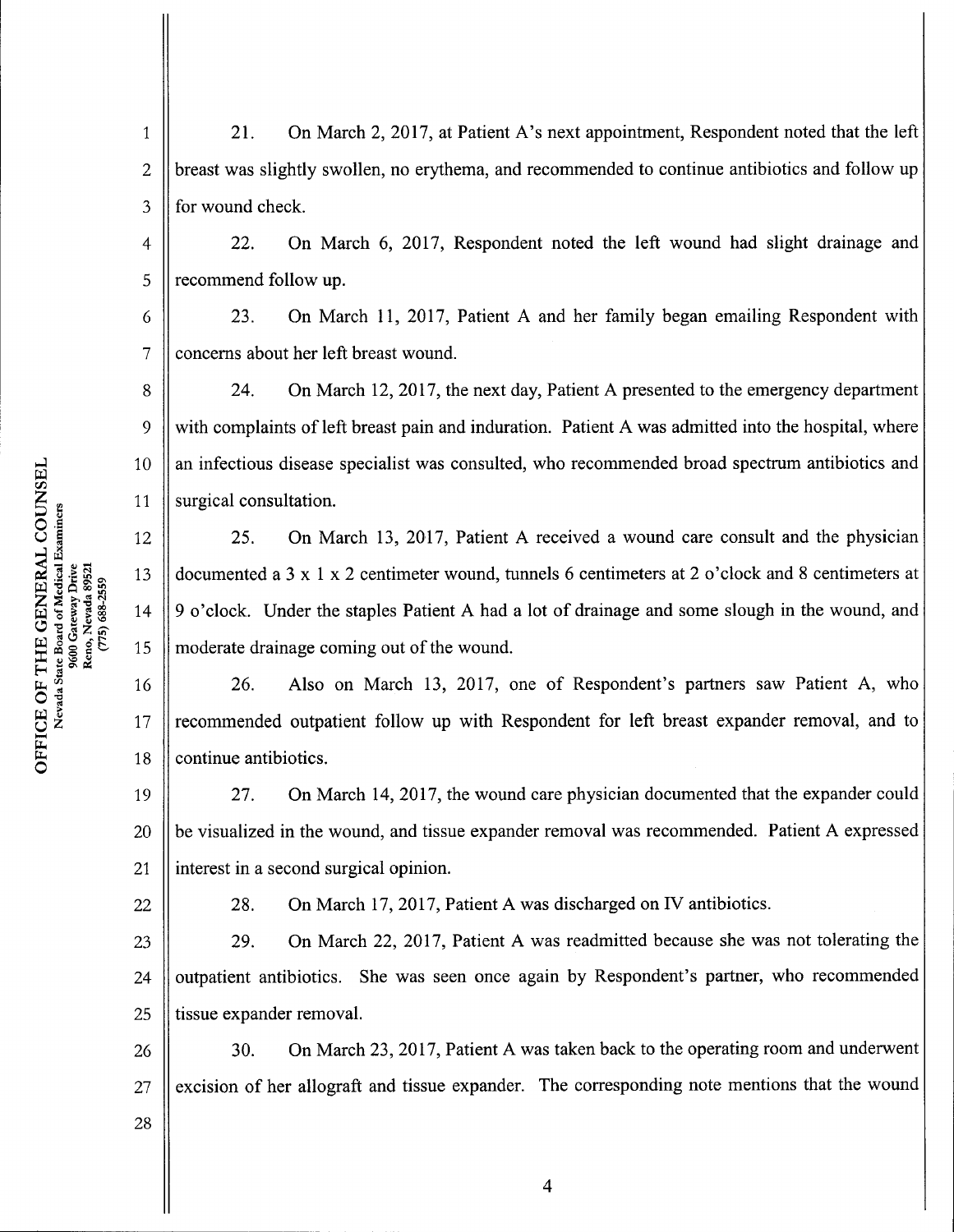had serous fluid but no purulence and documented excision of the allograft as well as the tissue expander. 1  $\overline{2}$ 

31. On April 24, 2017, Patient A went to the emergency room for complaints related to right breast pain and was subsequently seen by Respondent's partner, who referred her to a plastic surgeon.

32. On May 16, 2017, Patient A was seen by a plastic surgeon, who documented that the right tissue expander was in place without malposition or fluid collection; that the incision was clean, dry and intact; that there was "excess tissue present on the right in the lower and lateral poles;" that the right tissue expander was underinflated; that the left breast had a contracted lower pole and open wound in center of previous incision with tracking superiorly and minor drainage; and "no surrounding cellulitis or purulence."

## COUNT I

## NRS 630.301(4) (Malpractice)

33. All of the allegations in the above paragraphs are hereby incorporated by reference as though fully set forth herein.

34. NRS 630.301(4) provides that malpractice by a physician is grounds for initiating disciplinary action against a licensee.

35. NAC 630.040 defines malpractice as the failure of a physician, in treating a patient, to use the reasonable care, skill, or knowledge ordinarily used under similar circumstances. 18 19

36. As demonstrated by, but not limited to, the above-outlined facts, Respondent failed to use the reasonable care, skill or knowledge ordinarily used under similar circumstances in treating Patient A, and more specifically the deficiency in post-operative care. 20 21 22

37. By reason of the foregoing, Respondent is subject to discipline by the Board as in NRS 630.352. 23 24

25 26

3

4

5

6

7

8

9

10

11

12

13

14

 $(775)$  688-2559

15

16

17

## COUNT II

## NRS 630.3062(1)(a) (Failure to Maintain Proper Medical Records)

38. All of the allegations in the above paragraphs are hereby incorporated by reference as though fully set forth herein. 27 28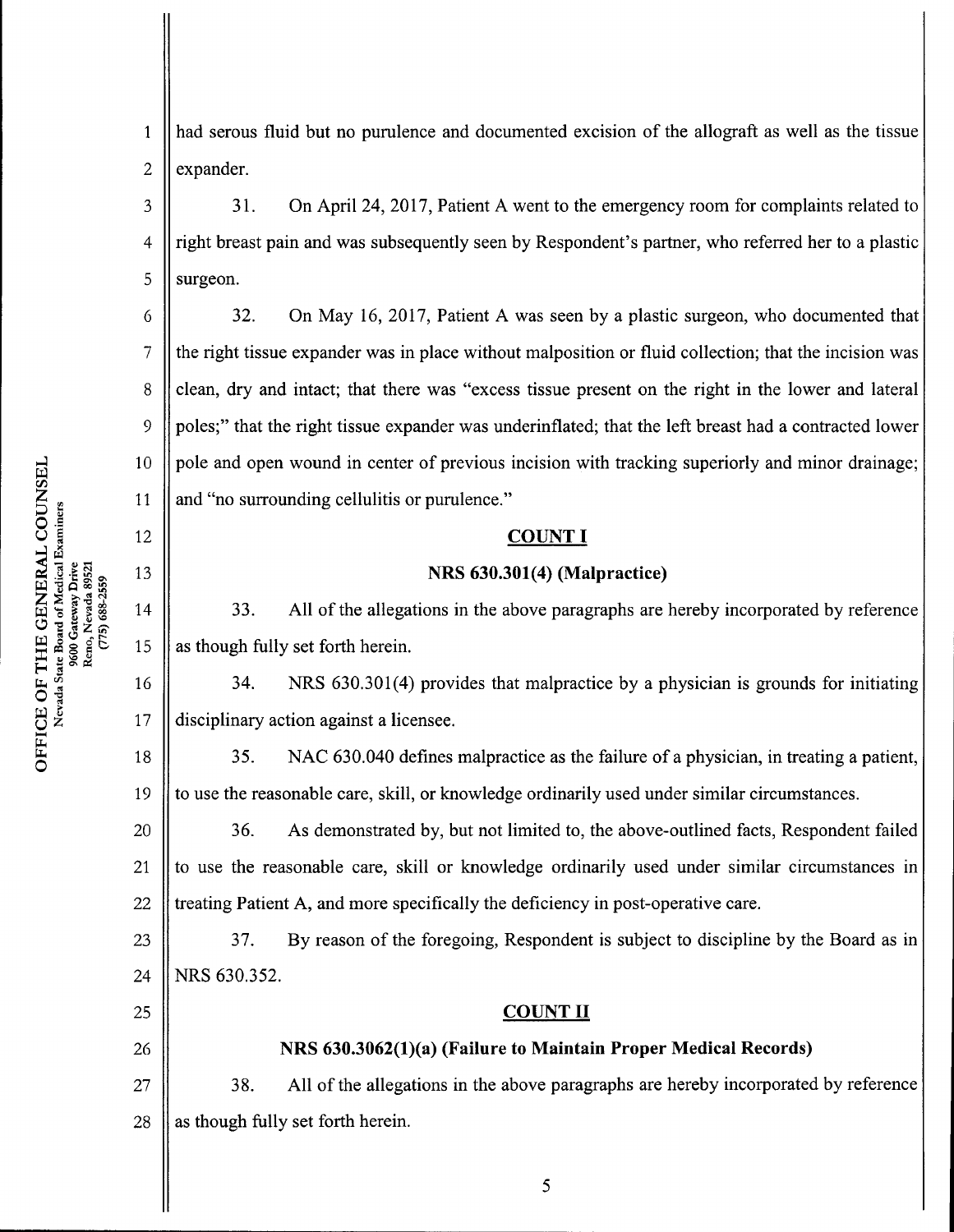39. NRS  $630.3062(1)(a)$  provides that failure to maintain timely, legible, accurate and complete medical records relating to the diagnosis, treatment and care of a patient constitutes grounds for initiating disciplinary action against a licensee. 1 2 3

40. Respondent failed to maintain proper medical records, operative and postoperative, in the treatment of Patient A.

41.By reason ofthe foregoing, Respondent is subject to discipline by the Board as provided in NRS 630.352.

WHEREFORE, the Investigative Committee prays:

1. That the Nevada State Board of Medical Examiners give Respondent notice of the charges herein against her and give her notice that she may file an answer to the Complaint herein as set forth in NRS  $630.339(2)$  within twenty (20) days of service of the Complaint;

2. That the Nevada State Board of Medical Examiners set a time and place for a formal hearing after holding an Early Case Conference pursuant to NRS 630.339(3);

3. That the Nevada State Board of Medical Examiners determine what sanctions to impose if it determines there has been a violation or violations of the Medical Practice Act committed by Respondent;

4.That the Nevada State Board of Medical Examiners make, issue and serve on Respondent its findings of fact, conclusions of law and order, in writing, that includes the sanctions imposed; and 17 18 19

5. That the Nevada State Board of Medical Examiners take such other and further action as may be just and properin these premises. 20 21

DATED this  $\frac{\cancel{\mathcal{A}}}{\mathcal{A}}$  day of June, 2020.

 $\mathbf{By:}$ 

INVESTIGATIVE COMMITTEE OF THE NEVADA STATE BOARD OF MEDICAL EXAMINERS

Donald K. White, Esq., Deputy General Counsel Attorney for the Investigative Committee

)UNSI<br>¤ers 9600 Gateway Drive Reno, Nevada 8952  $(775) 688 - 2559$ ) ፲<br>)<br>. M Sz

b b O

4

5

6

7

8

9

10

11

12

13

14

15

16

22

23

24

25

26

27